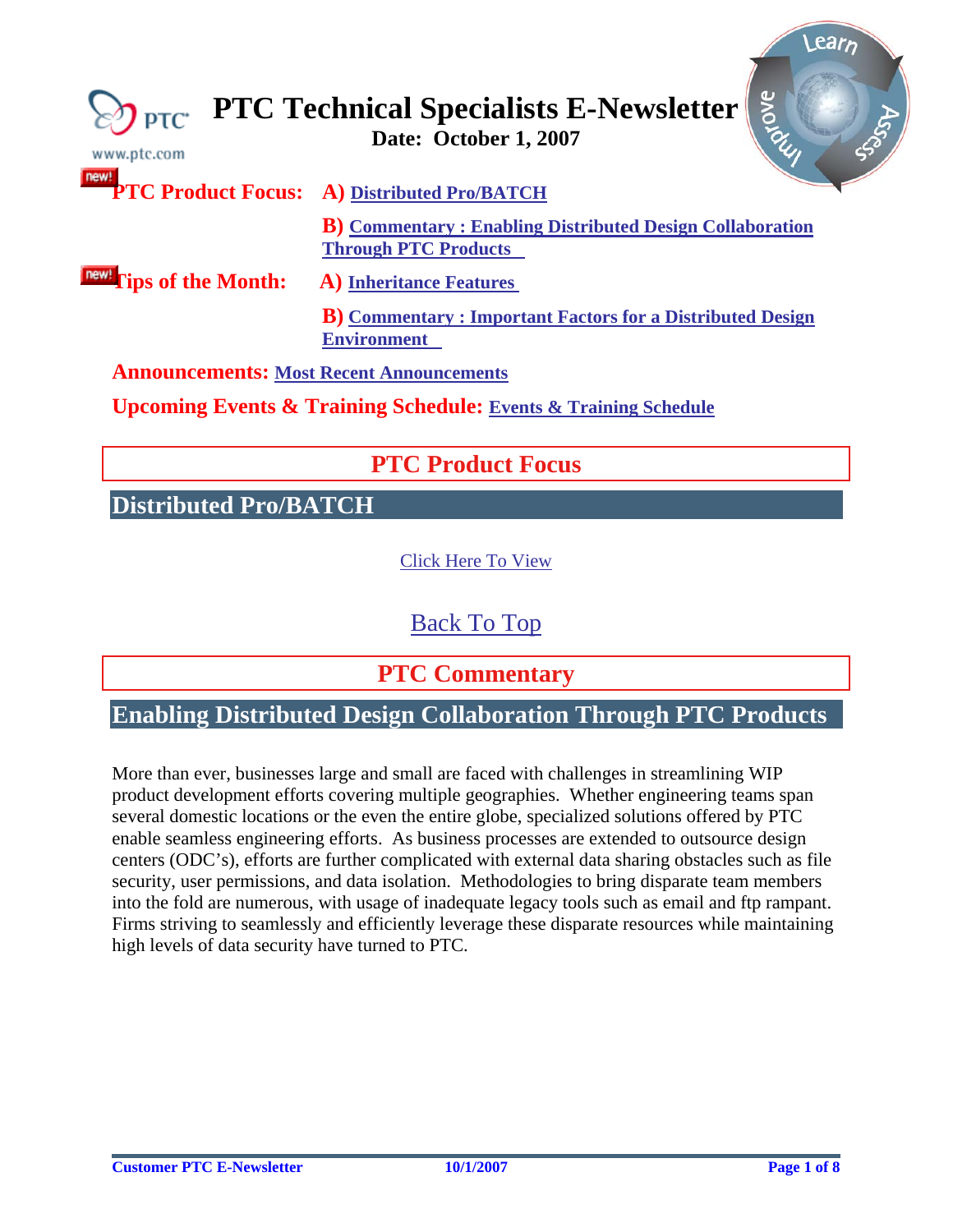

As acquisitions, consolidations, and cross discipline design teams result in large factions of engineering resources located in multiple geographic locations, the need for integral data management grows. Companies utilize data repositories to serve as "single sources of truth" for WIP designs, centralize common parts for reuse in libraries, and archive legacy data for reference. Through the use of PTC Windchill products, remote users are not required to continuously pull large amounts of digital product data from the "home" locations. Cache servers are configured to automatically replicate data to each remote site, providing those users with localized access to reference data. As changes are made and saved back to the system, the individual parts are stored to the central repository and then replicated back out to the environment where necessary. To minimize unnecessary network traffic, each remote site can be configured with its own replication schemes to deliver highly targeted local data. To maximize the performance between clients and the central repository, standard web architectures allow clients to browse, search, and manipulate metadata with nothing more than a standard web browser.

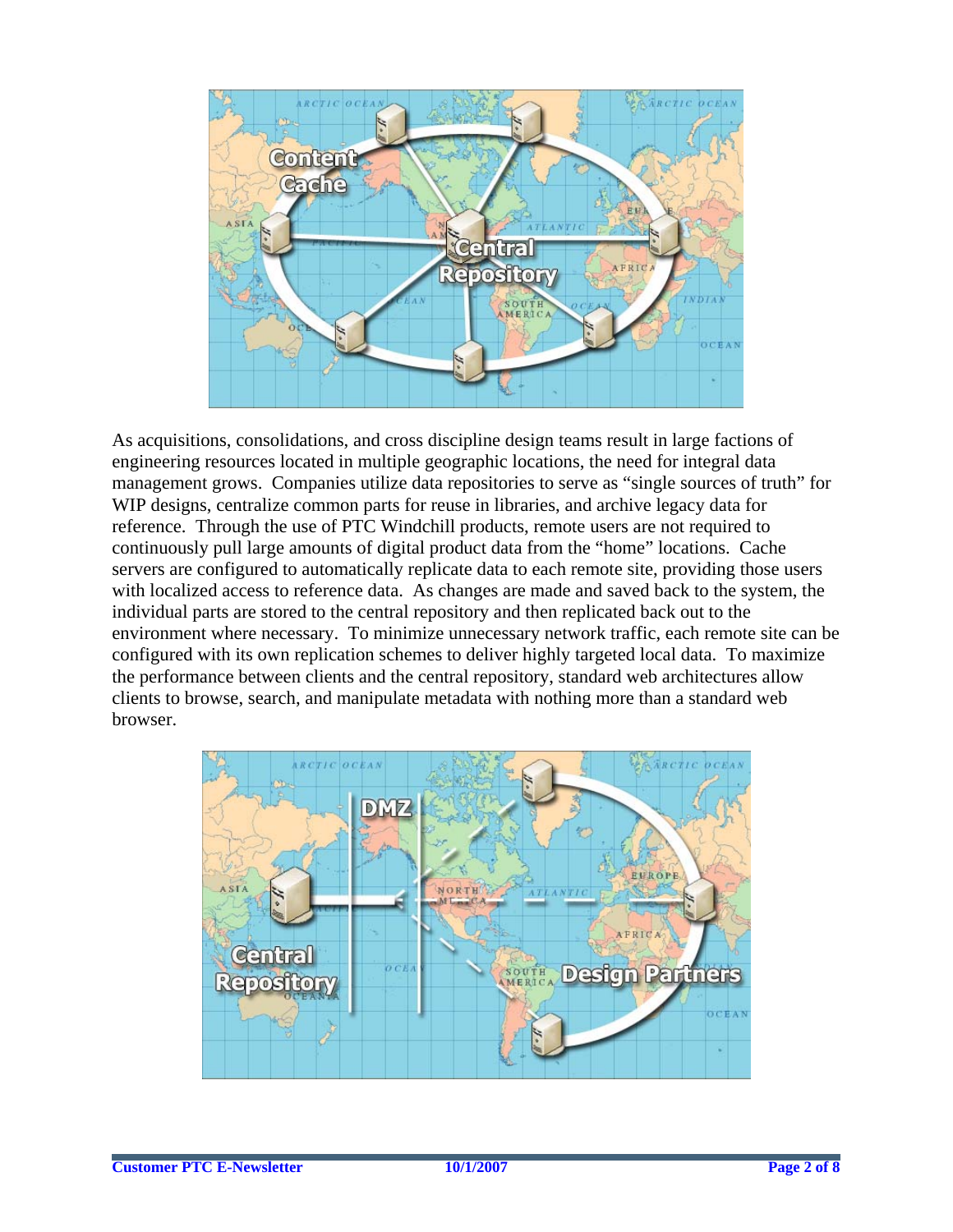While sharing digital product data may be the most sought after feature of a collaboration tool, major efficiencies can also be had by extending system functionality into the project collaboration space. This occurs frequently between internal organizations as well as with ODC's. This task is still accomplished today by many companies through the use of legacy client tools such as email, ftp, and postal delivery. By using Windchill to facilitate some or all aspects of collaboration, several benefits are realized. First and foremost, data security is available for all projects. This entails separate login IDs for each resource in the project, secure HTTPS web protocols to encrypt data, security policies for all data, and detailed version tracking. Internal users leverage corporate LDAP provided login credentials, while external users receive accounts specific to the Windchill installation. This provides a consistent method for system administrators to apply object permissions, and allows each user to maintain a unique presence on the system for project tracking and security. Secure HTTPS web protocols ensure that data transmissions between the client and server are always secure – a major shortcoming for digital file transfers such as FTP. Project collaboration capabilities are directly extended to the ODC's, providing them the same "single source of truth" as internal resources. A highly granular permissions policy allows each user account to access data directly intended for them.

Through the use of best in class products by PTC, product development companies have made large improvements in their distributed design environments. Large data sets are automatically replicated to remote sites for speedy local access; project collaboration tasks are seamlessly extended to ODC's; and external data sharing enjoys the same high security, single source repository had by internal users.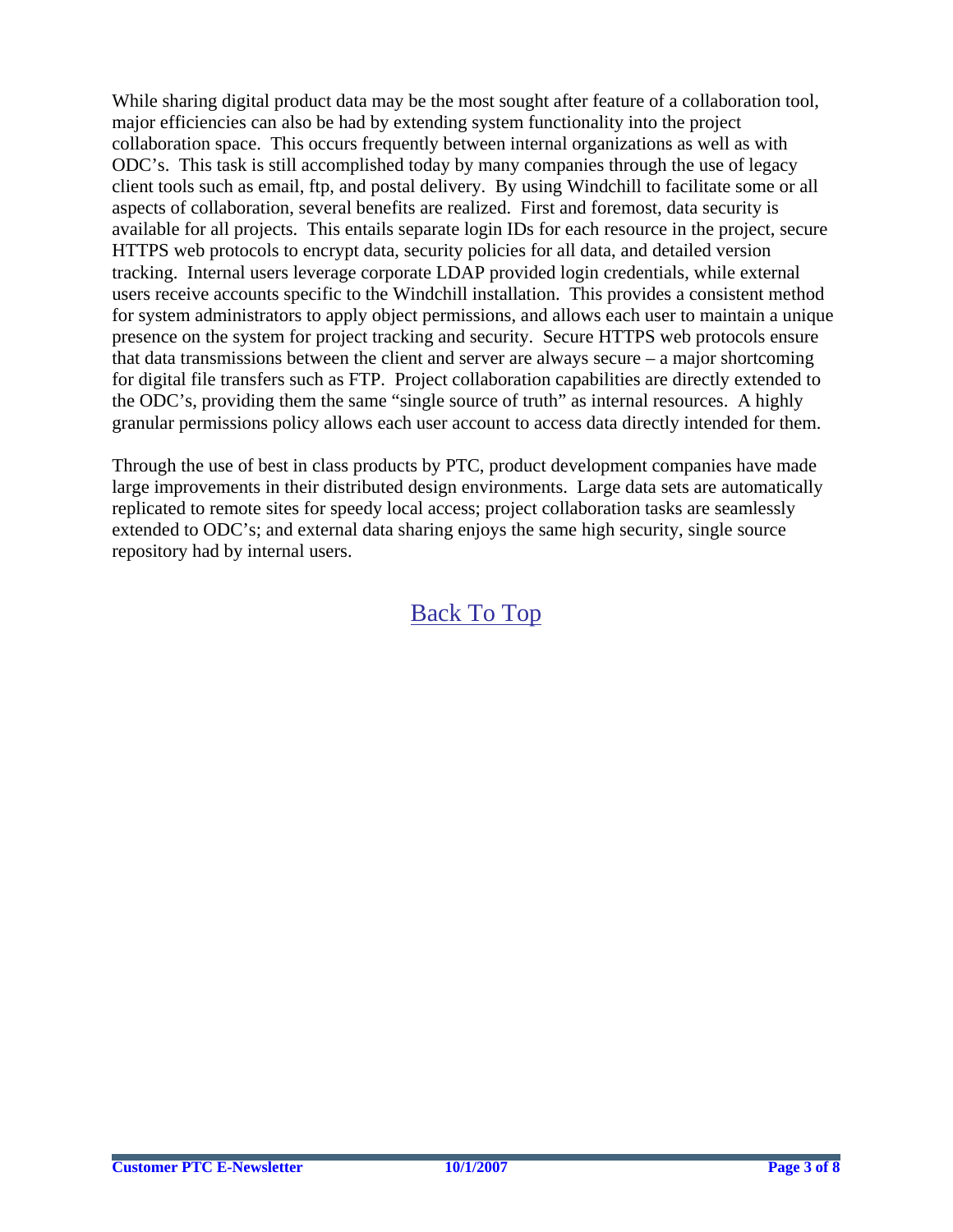# **Tips of the Month**

### <span id="page-3-0"></span>**Inheritance Features**

### [Click Here To View](http://members.shaw.ca/jpeng/newsletter/PTC_Technical_Specialists_E-Newsletter_10-01-2007_desktop.pdf)

### [Back To Top](#page-0-0)

# **Commentary Tip of the Month**

### **Important Factors for a Distributed Design Environment**

Developing a secure extension of an existing WIP design environment to share data internally or externally is not an easy undertaking. Remote users demand the same high performance data access as the "primary" site, and specialized controls must be put in place to secure valuable intellectual property.

Here are some tips when planning your environment:

- 1. Data from the primary design site should be replicated as needed to remote locations so that large files don't need to be pulled across the network by users.
- 2. Digital files should NEVER sent be through FTP or email. These protocols are not encrypted, and do not provide any tracking, management, or file security for data.
- 3. Provide each external resource with a unique system account, and apply permissions accordingly. Shared accounts used among multiple resources in an ODC defeat many of the security and manageability benefits provided by collaboration tools. Each resource should be identified by a unique characteristic, such an email address.
- 4. Provide users with a central repository for all data, including: MCAD, ECAD, documentation, and software.
- 5. External resources should not be exposed to the full data repository for a client company – segregate the pertinent information into an isolated environment to add a layer of security for data.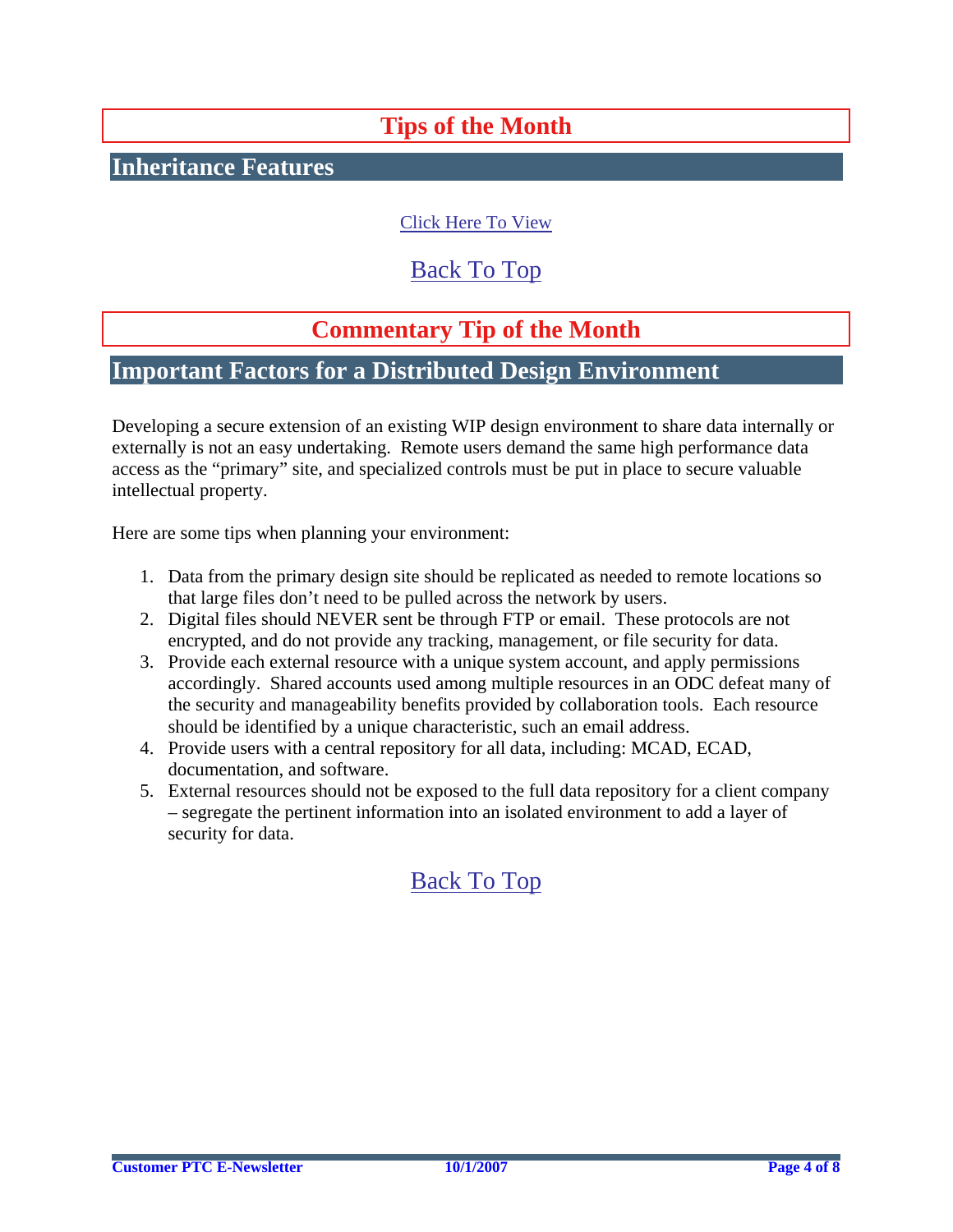### **Announcements**

### <span id="page-4-0"></span>Educational Resource Library

Learn things you always wanted to do - but didn't know you could.

This one stop educational resource library will help you learn more about PTC Solutions and provide you with technical materials developed by the product experts to help you become more productive.

Get tutorials, how-to videos and expert advice for:

- **Pro/ENGINEER** 
	- **EXECONCEPT** Conceptual and Industrial Design
	- **•** Detailed Design
	- **Simulation/Analysis**
	- Production
	- **Design Collaboration**
- Windchill PDMLink
- Windchill ProjectLink
- Pro/INTRALINK
- PTC Online Tools

Check out the [Educational Resource Library](http://www.ptc.com/community/proewf/newtools/tutorials.htm) today.

#### PTC Tips & Techniques Newsletter Archives

Miss an issue! Can't find that awesome technique you read about? Fear not, you can click on the link below and go through our Customer PTC E-Newsletter archives.

#### [Click Here To Access](http://www.ptc.com/carezone/archive/index.htm)

It's better than finding the Covenant of the Ark!

#### PTC Tips & Techniques Webcasts: Work Smarter. Not Harder.

Click below to see regularly scheduled Tips & Techniques technical Webcasts that are designed to provide you with the most popular time-saving tricks that Pro/ENGINEER users of all skill levels will find useful. Get more out of your maintenance dollars!

Tips & Techniques: Work Smarter Not Harder!

#### **E-PROFILES IS HERE!!**

We have been eagerly anticipating the debut of the new electronic version of Profiles Magazine and now it is here! This new web site will supplement the print edition of the magazine and will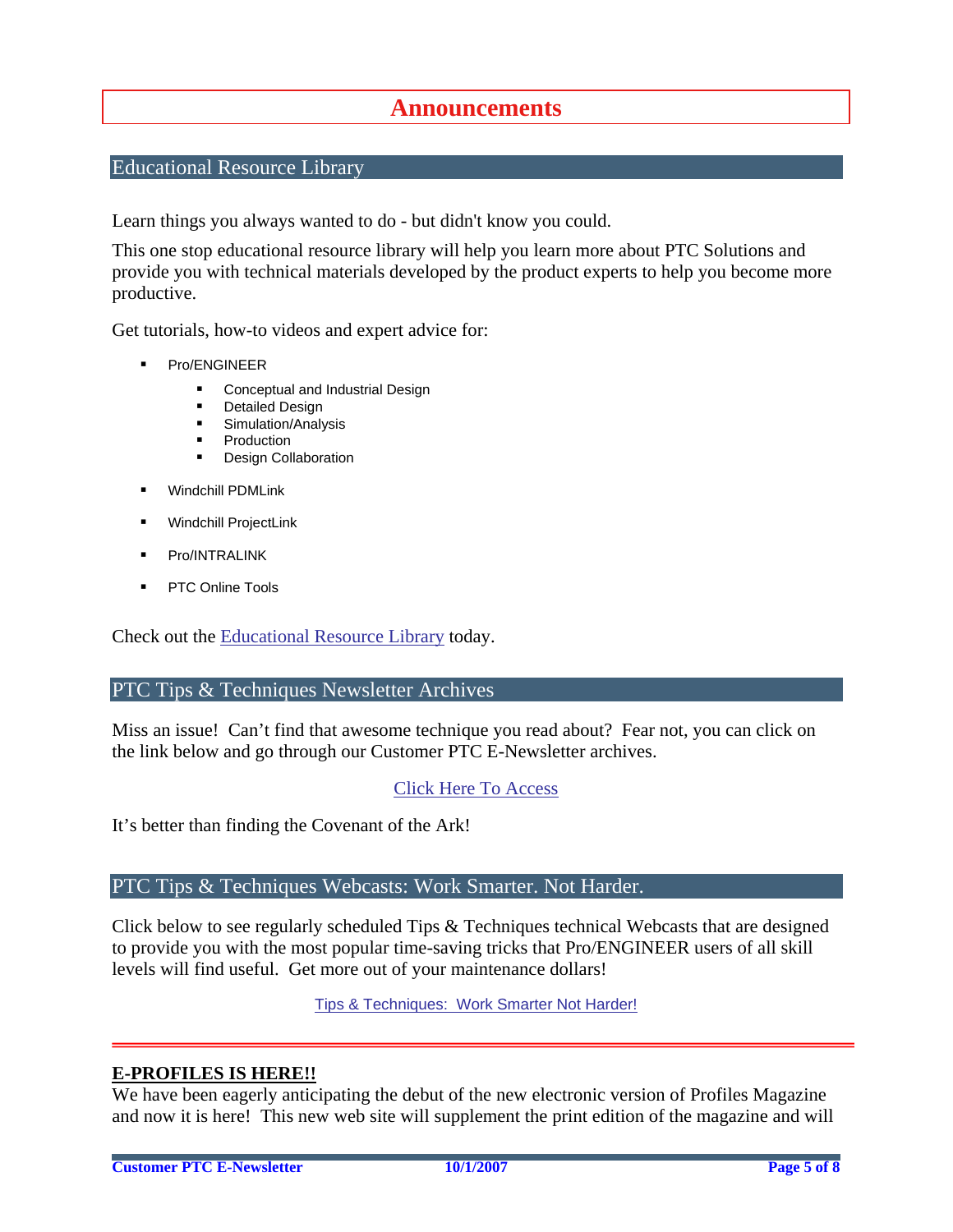provide new useful features not feasible with paper media. e-Profiles will provide you with 24x7, worldwide access to key information previously available exclusively in the print version. "Tips & Tricks," a popular feature pioneered by Pro/USER, has also moved to the web and will be expanded as the site matures.

Please take a few minutes to check out this new web site. We don't think you will be disappointed.

<http://profilesmagazine.com/>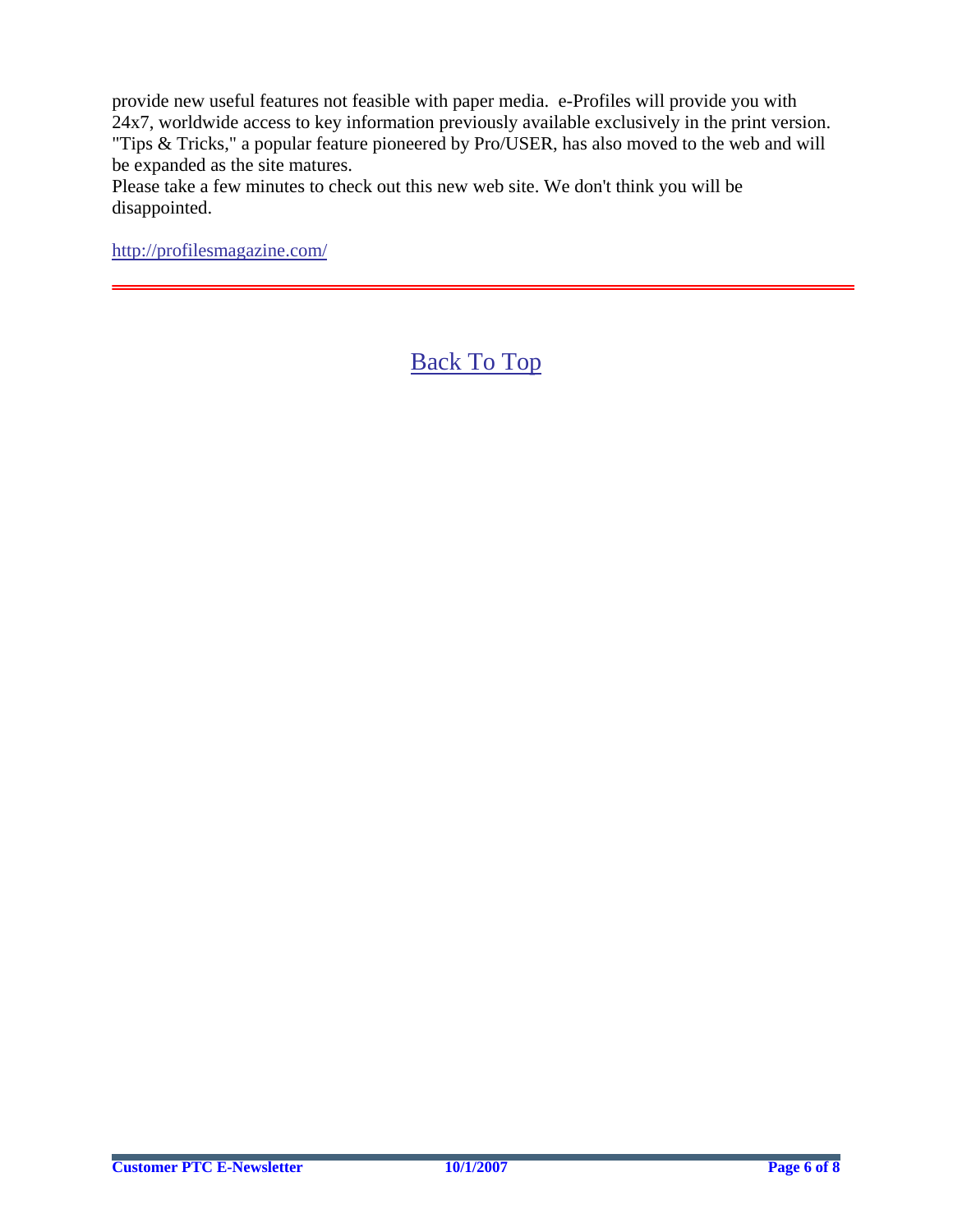# **Upcoming Events & Training Class Schedules**

<span id="page-6-0"></span>

| Upcoming, 2007      | Your local Pro/Engineer User Groups<br>http://www.ptcuser.org/rugs/   |
|---------------------|-----------------------------------------------------------------------|
| June $1 - 4$ , 2008 | Long Beach, CA USA<br>PTC/USER World Event<br>http://www.ptcuser.org/ |

#### Events

Our seminars and conferences seek to provide you with relevant information regarding product development trends in your industry as well as innovative software learning experiences. Think of them as a constructive day off where you can share experiences and swap ideas with your peers.

If you can't manage to get away, we'll bring it to you. Check back often for regularly scheduled live webcast events.

### [You're Invited to Attend…](http://www.ptc.com/company/news/events/index.htm)

Please visit the [PTC Education Services](http://www.ptc.com/services/edserv/) website for the latest training information including course descriptions, schedules, locations, and pricing.

• Attend a course at any PTC Center and receive a free copy of Pro/ENGINEER Wildfire Student Edition!

<http://www.ptc.com/services/edserv/index.htm>

#### Live Instructor-Lead Virtual PTC Training Courses

Virtual Classrooms provide interactive learning with a trained PTC instructor in convenient and manageable sessions that last approximately 4 hours over a series of days. It's easy to join a class right from your desk using a phone or voice-over IP technology.

Sessions are performed just like a traditional ILT (including interactive exercises where you and the instructor can work on lab exercises together) and feature some of our most popular ILT courses. These sessions cover the exact same material as the traditional ILT in-center courses. Also look for some of our most frequently requested mini-topics delivered in the same format that are only an hour - two hours in duration.

If you have any questions about these sessions or would like to see getting other courses, not on this list, on the schedule please feel free to contact me for more details. They are a great way to bring training to you without you having to worry about location or being out from work for long stretches.